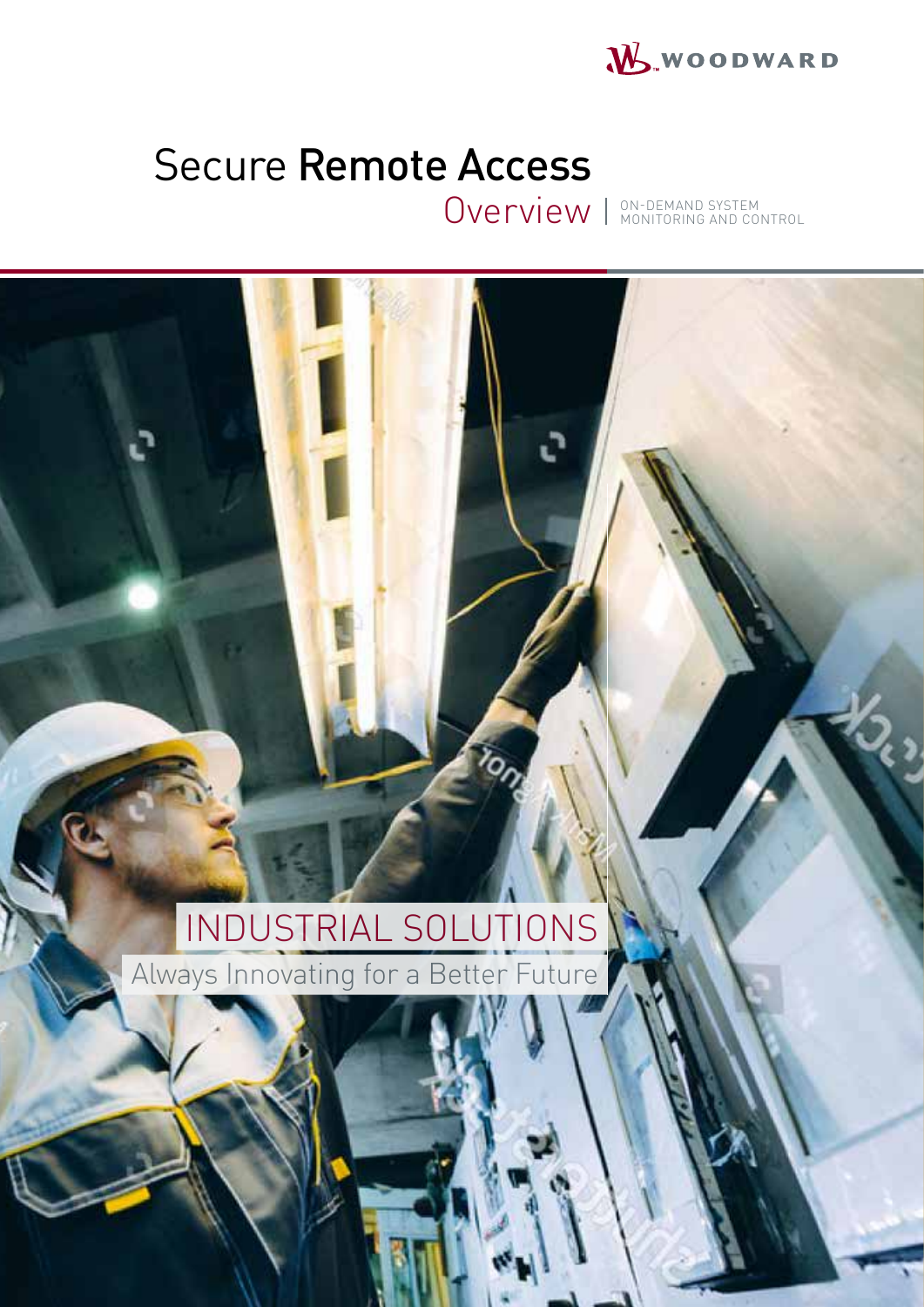# Secure Remote Access Program (RAP)

Woodward has the longest legacy of any controls supplier in the industrial equipment market and we continuously invest in bringing innovative solutions to real market needs. Our latest innovation is RAP—Remote Access Program—for engine and turbine OEMs who need on-demand monitoring, maintenance, and troubleshooting of their systems globally.

## **OVERVIEW**

RAP uses a combination of secure hardware and software, plus a secure management system to safely and simply bring remote accessibility, monitoring, and servicing to Woodward systems. RAP's simple setup, ease of use and secure technology make it ideal for the petrochemical, oil and gas, and power generation industries that often need remote access to plants and turbomachinery around the world. This program allows remote communications with any Woodward device that has Ethernet or serial Modbus communications anywhere in the world.

By partnering with **Secomea** and its remote access security solutions and global communications infrastructure, RAP is the ultimate security program. With RAP, Woodward control and device users can confidently continue their usage of our standard service tool suite (RemoteView, AppManager, Control Assistant, ToolKit, etc.) for remote monitoring and servicing of Woodward products.



## SOLUTION BENEFITS

Easy to install – simple configuration settings allow those with limited technical knowledge to network devices together as part of the Industrial Internet of Things

Shorter response times - immediate remote access and control of industrial networks to fix problems means more efficient and productive staff time and less network downtime

#### Reduce OEM system warranty and maintenance costs -

Remote Access is a secure method of monitoring system performance, assisting site engineers with troubleshooting system issues, and providing the capability to push service pack updates when permitted by the site.

Secure – The Woodward/Secomea program was the first remote access solution in the world to be officially cyber secure certified. German security organization ProtectEM GmBH, performed Secomea's cyber security audit based on the following framework:

- $\rightarrow$  Auditing security to processes according to NIST SP800-115 & ISECOM OSSTMM
- $\rightarrow$  Security & Concept auditing based on BSI, ISA 99, and IEC 62443
- $\rightarrow$  Component security auditing by individual component security analysis and stress testing
- $\rightarrow$  System security auditing for end-to-end security protection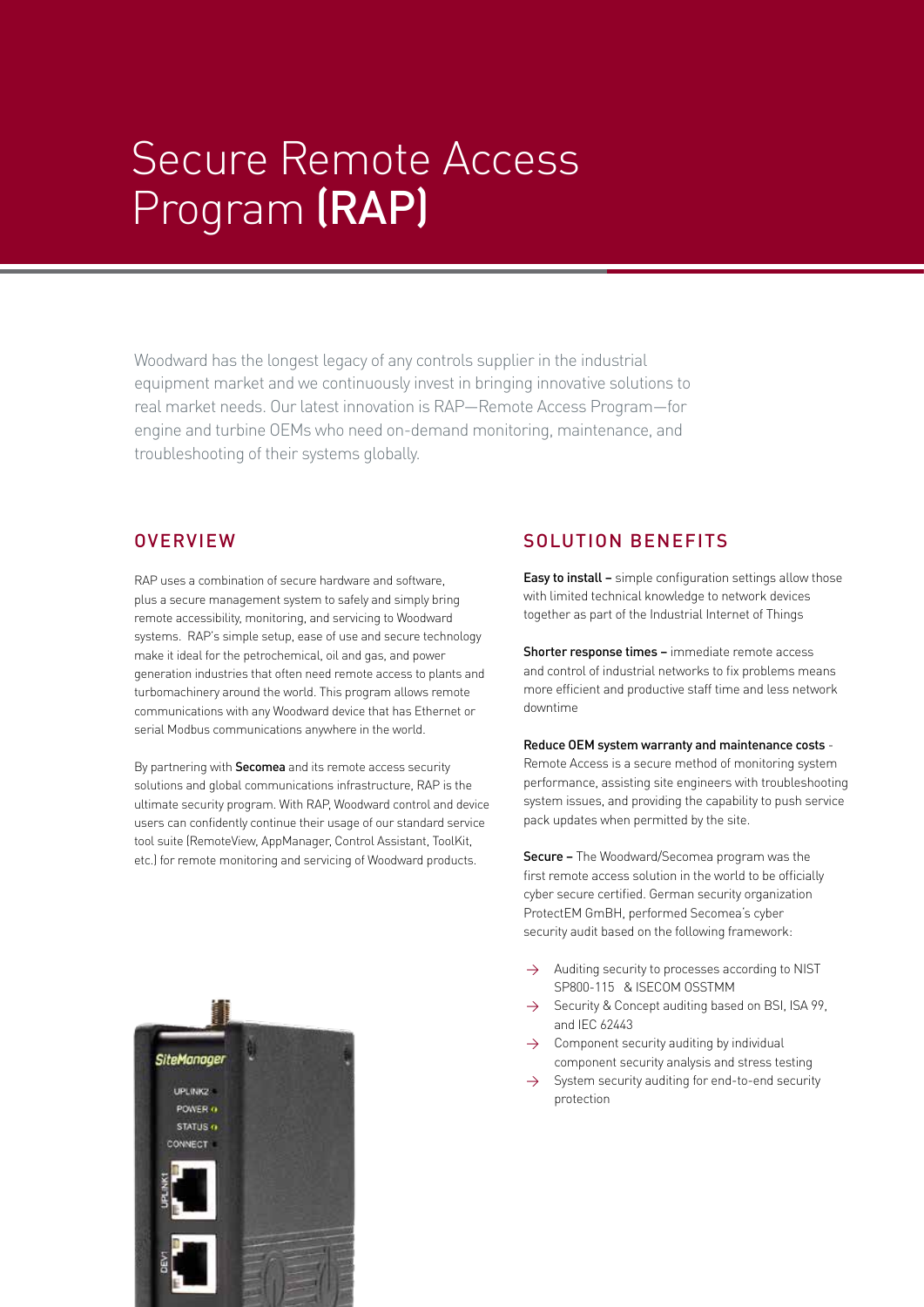# **Solutions** Overview



## Secure Remote Access | SIMPLE AND SECURE

At the core of the Woodward's Remote Access Program is a secure cloud based GateManager service. Woodward's GateManager Service is an externally hosted Cloud infrastructure which is used to manage all policies, security, user accounts, licenses and connections.



## **APPLICATION**

Depending on the application, users can utilize a SiteManager Module connected directly to a Woodward controller or a SiteManager interface program installed on a local system computer which is connected to a Woodward controller to enable engineers located remotely to securely monitor, maintain and troubleshoot site systems.

RAP provides a protected cloud system that can be configured with minimal IT knowledge or assistance. Permanent internet protocol (IP) addresses are not required, and there is no need to reconfigure corporate firewalls. Thus, the system enables secure access for remote programming and diagnostics with no disruptions to existing systems. RAP allows customers to remotely access their sites in order to monitor, troubleshoot and fix problems. This capability greatly reduces the need for travel and related travel expenses, and allows staff to work more efficiently by handling multiple systems simultaneously.documentation

## BENEFITS AT A GLANCE

- $\rightarrow$  Secure remote access, diagnostics and PLC programming via a flexible hardware and software solution
- → Allow remote users to utilize Woodward's standard service tools, just as if they were onsite
- $\rightarrow$  Provide instant support to ensure machine uptime
- $\rightarrow$  Operate machines without physical access
- $\rightarrow$  Service global customers without the expense of travel
- $\rightarrow$  Connect to remote Woodward devices via a secure cloud
- $\rightarrow$  No IT knowledge required to setup system
- $\rightarrow$  No permanent IP addresses are required
- $\rightarrow$  Firewall friendly no need to reconfigure company firewalls
- $\rightarrow$  Avoids the complexity of virtual private networks (VPNs)
- → GateManager can be hosted by Woodward, OEM or Channel Partner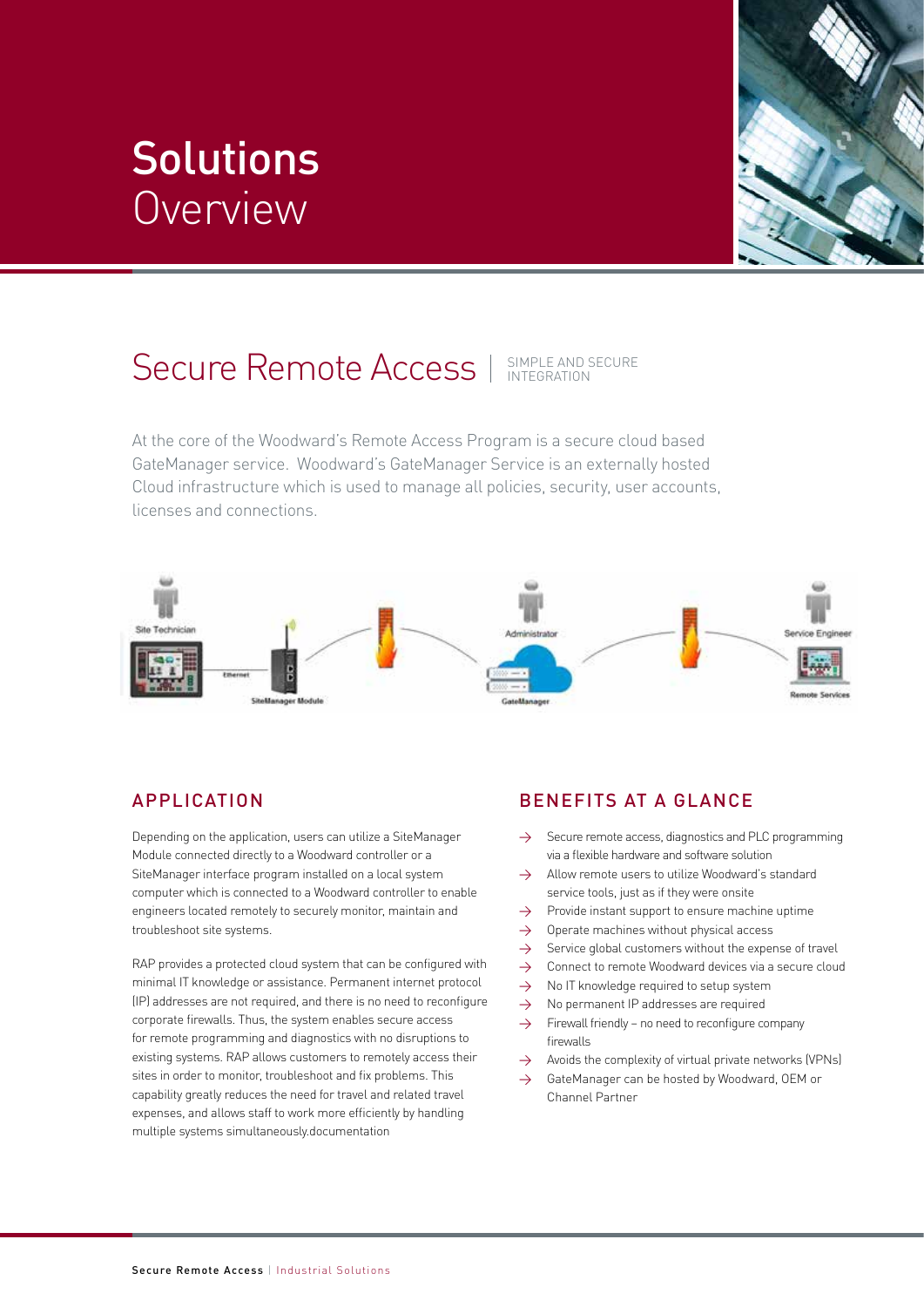

### COMPONENTS

Woodward's Secure Remote Access Program supports Ethernet communication through a three-component system, including a:

- → SiteManager Module The SiteManager Module is secure industrial communications module that when installed locally and connected directly to the Woodward control/device via Ethernet communications provides a secure remote link to the Woodward control/device
- → GateManager Woodward's GateManager service is an externally hosted cloud infrastructure which is used to manage all policies, security, user accounts, licenses and connections
- → LinkManager LinkManager is a software license required by individuals that will be accessing and providing remote services or preforming monitoring functions

The network system is not only designed to be easy to install, but also provides firewall-friendly, state-of-the-art security features. An optional Starter Package, limited to one per company, includes:

- $\rightarrow$  One SiteManager Module
- $\rightarrow$  One LinkManager software license for one year
- $\rightarrow$  GateManager Cloud Service with Basic Administration for one year

This Starter Package includes everything you need to get started and test the solution. Once you are satisfied, you can upgrade your cloud service and number of licenses to reflect your corporate requirements.

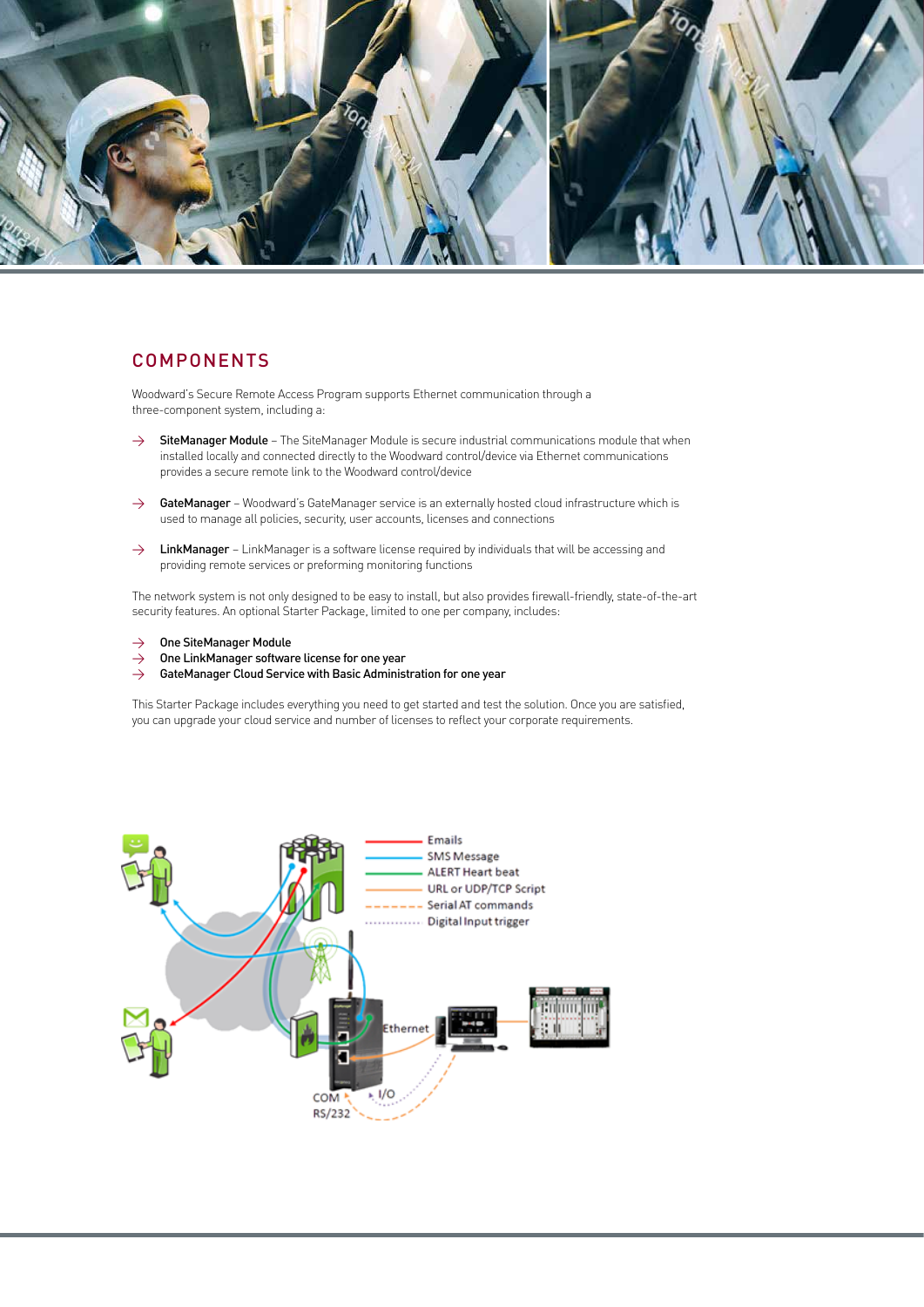# SiteManager<sup>™</sup> **Specifications**

#### Electrical Characteristics

536 Mhz ARM Cortex A5 CPU

Input 12 - 24 V/DC, via screw terminal

Network Interfaces: 2 x 10/100 Mbit Ethernet (UPLINK, DEV1,) – RJ45 connection

2 x USB 2.0 full speed (Host)

1 x RS232 DB9 Serial port with full flow control

Power consumption: max 5W excl. any optional USB devices (Calculate with a total of 8W incl. USB devices)

2 x digital input ports

1 x output relay (max 0,5A), 1 x digital out - put open drain (max  $\bigcap$  2A)

Integrated quad band HSPA+ broadband modem supporting the frequencies: WCDM/UMTS: 850/900/1900/2100 MHz EDGE/GPRS: 850/900/1800/1900 MHz

3G/GPRS standard polarity female SMA connector

#### Regulations

CE, RCM Compliant

FCC 47 cfr part 15, CAN ICES-3 (A)/NMB-3(A)

UL Listed (file #E358541, ITE 4ZP8), IEC CB certified (DK-30193-  $\Delta$ 2-UL)

#### Physical Characterisitics

Operating temperature: -25° - +55C°, 5 to 95% RH

Dimensions, unpacked: 107(H) x 32(W) x 97(D) mm, 500 g

- DIN mount bracket
- Aluminium Chassis
- 2-years Warranty

#### Monitoring and Logging Features

System log with System Watchdog

Automatic event logging on GateManager™

Alert notifications generated by SiteManager or GateManager and sent as email or SMS locally or centralized from the GateManager

Bi-directional SMS Gateway support via Serial AT commands and UDP/TCP script commands

Unique built-in trouble shooting functionality for automatic discovery of networking conflicts and configuration issues

#### Networking Capabilities

536 Mhz ARM Cortex A5 CPU

Choice of Uplink (WAN) Internet access:

- Ethernet,

- WiFi (IEEE 802.11 b/g/n) via USB Adapter
- 3G/GPRS

Choice of Uplink IP-assignment mode: DHCP client, PPPoE client, manual/static

Telnet to Serial routing (rfc2217). Siemens MPI/PPI is supported via an adapter

DHCP server on Device LAN by Ethernet or as access point via external WiFi USB adapter

USB port for remote accessing USB enabled devices (directly or via USB hub)

Secomea LogTunnel support for easy setup of remote SCADA logging infrastructure

EasyTunnel™ support for enabling VPN via Secomea TrustGate

Support for remote access by any UDP / TCP based protocol

#### Configuration and Management

Appliance Launcher for easy initial contact and connection to GateManager™

Configuration and maintenance of SiteManager™ via browser (HTTPS/SSL - local or remote from GateManager™)

Includes a Setup Assistant Wizard for guided configuration via the Web GUI

Easy configuration with pre-defined configuration using a USB stick

Configuration backup management (via GateManager™ ) including scheduled backup and fast hardware replacement (cold backup)

Configuration export and import (XML)

Pre-defined Device Agents for easy setup of access to all PCs, web devices and all common PLCs and HMIs.

Unique device scanning feature for automatic detection of IP and USB devices and configuration with a single click.

#### Network Capabilities

4 LEDs for signalling Power, Status, 3G/GPRS status and LinkManager connection

Digital Input port for site operator control of remote access

Digital or Relay output for signalling active LinkManager connections, and GateManager connection status.

Configurable digital input port for custom Email/SMS alerts

Output port for custom toggling from the SiteManager GUI